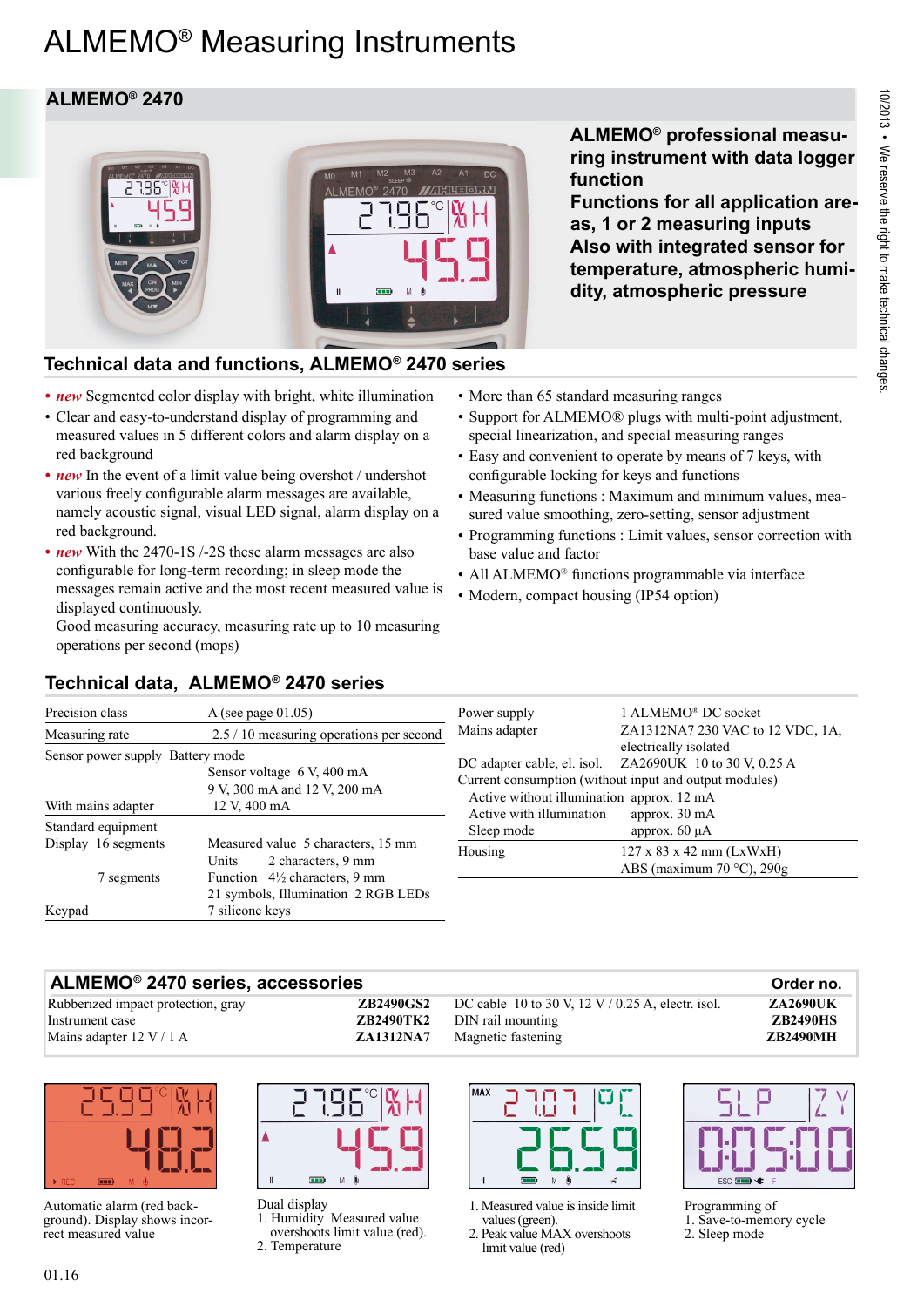## ALMEMO® Measuring Instruments

#### **ALMEMO® 2470-1S**



**Professional measuring instrument, 1 measuring input Data logger with integrated memory**

#### **Technical data and functions**

- Technical data and functions as for ALMEMO® 2470 series
- Data logger functions: Internal EEPROM, memory cycle, real-time clock
- Long-term recording in sleep mode with AA batteries
- Operating time up to 1.5 years with memory cycle of 15 minutes and temperature / humidity sensor..

#### **Technical data**

| Measuring inputs     | 1 ALMEMO <sup>®</sup> input socket                                              |
|----------------------|---------------------------------------------------------------------------------|
| Outputs              | ALMEMO® DC socket for mains<br>adapter or USB cable with supply<br>ZA 1919 DKU5 |
| Memory, internal     | <b>EEPROM</b><br>sufficient for 100,000 measured values                         |
| Date and time-of-day | Real-time clock.<br>buffered by device battery                                  |
| Power supply         | 3 AA batteries                                                                  |

**Connecting cable 6 Connecting Cable 6 Connecting Cable 6 Connection 6 Connection 6 Connection 6 Connection 6 Connection 6 Connection 6 Connection 6 Connection 6 Connection 6 Connection 6 Connection 6 Connection 6 Connecti** USB data cable with 5-V power supply **ZA1919DKU5** 

#### **ALMEMO® 2470-1SRH**



**Professional measuring instrument, 1 measuring input, Data logger with integrated memory, Integrated sensor for temperature, atmospheric humidity, atmospheric pressure**

#### **Technical data and functions**

- Technical data and functions, as for ALMEMO® 2470 series
- Data logger functions
- Internal EEPROM, memory cycle, real-time clock
- Long-term recording in sleep mode with AA batteries
- Operating time up to 1.5 years with memory cycle of 15 minutes and temperature / humidity sensor.

#### **Technical data**

| Measuring inputs                                                                                                                                                   | 1 ALMEMO <sup>®</sup> input socket                                                          |  |
|--------------------------------------------------------------------------------------------------------------------------------------------------------------------|---------------------------------------------------------------------------------------------|--|
| Outputs                                                                                                                                                            | ALMEMO <sup>®</sup> DC socket for mains<br>adapter or USB cable with supply<br>ZA 1919 DKU5 |  |
| Memory, internal                                                                                                                                                   | <b>EEPROM</b><br>sufficient for 100,000 measured values                                     |  |
| Date and time-of-day                                                                                                                                               | Real-time clock,<br>buffered by device battery                                              |  |
| Power supply                                                                                                                                                       | 3 AA batteries                                                                              |  |
| Digital atmospheric pressure sensor, integrated in the measuring instru-<br>700 to 1100 mbar<br>ment Measuring range<br>$\pm 2.5$ mbar (at 0 to 65 °C)<br>Accuracy |                                                                                             |  |
| FH0D 462 plugged in on the measuring instrument                                                                                                                    | Digital sensor for measuring temperature / atmospheric humidity                             |  |

General description and other technical data (see chapter ...Atmospheric humidity")

| <b>Connecting cable</b>              | Order no.         |
|--------------------------------------|-------------------|
| USB data cable with 5-V power supply | <b>ZA1919DKU5</b> |
|                                      |                   |

| <b>Option</b>                                                          | Order no.      | <b>Option</b>                                                          | Order no.      |
|------------------------------------------------------------------------|----------------|------------------------------------------------------------------------|----------------|
| Measuring instrument IP54<br>(if water-proof plugs / sensors are used) | <b>OA2470W</b> | Measuring instrument IP54<br>(if water-proof plugs / sensors are used) | <b>OA2470W</b> |

**Standard delivery Order no.** 

Batteries, operating instructions, manufacturer's test certificate **Professional measuring instrument ALMEMO® 2470-1S MA24701S**

DAkkS / DKD or works calibration KE90xx, electrical, for measuring instrument (see chapter "Calibration certificates")

#### **Standard delivery Order no.**

Batteries, digital plug-in sensor for temperature / atmospheric humidity, operating instructions, manufacturer's test certificate **Professional meas. instrument ALMEMO® 2470-1SRH MA24701SRH**

DAkkS / DKD or works calibration KE90xx, electrical, for measuring instrument (see chapter "Calibration certificates")